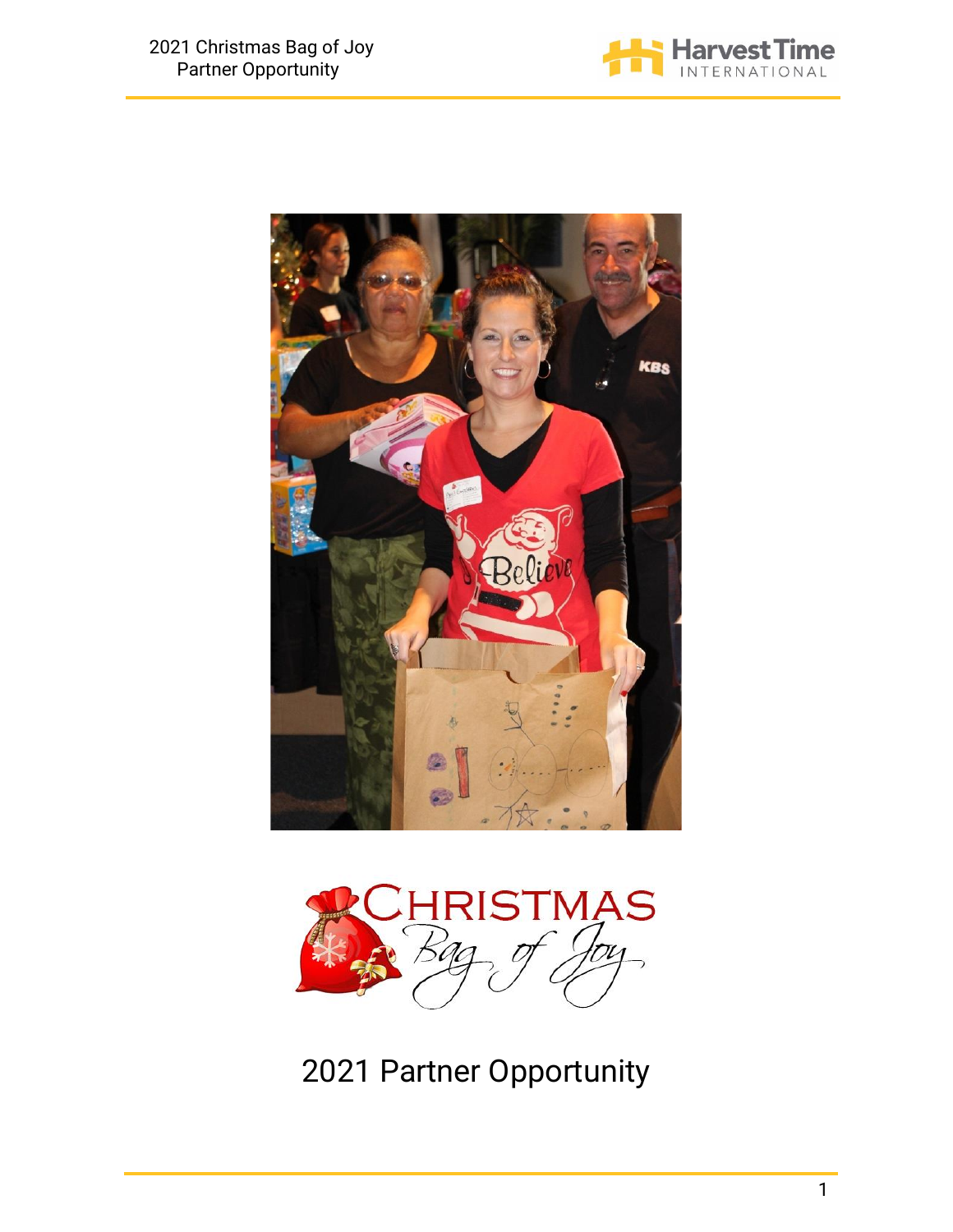

Dear Partner,

Thank you for considering to partner with Harvest Time International for our 23rd annual Christmas Bag of Joy outreach.

This dignified program provides free holiday toys for children, and this years' Christmas Bag of Joy will be held on December 4<sup>th</sup>. Client families are identified based on financial need (up to 200% of federal poverty level), and during the last 3 years over 10,000 Central Florida children received free presents!

Parents pre-register during November and receive a ticket for a specific timeframe for December 4th, this way they don't have to wait in long lines. On that day, they will personally select 2 brand new gifts for each child. Volunteers escort parents thru the toy store and help them to pick the perfect gifts for their children. It's a hardship when you don't have money to buy Christmas presents for your children, and difficult to ask for help. We strive for dignity by giving parents the ability to choose presents for their children, and set up the event just like a toy store! Gifts are arranged by age and gender.

We are working hard to raise the funds needed to provide presents for these children who otherwise might not receive anything. WE NEED YOUR HELP. All the while more and more families find themselves in financial trouble. *Can you imagine* the gleaming face of a young boy or girl opening presents Christmas morning when they didn't expect to receive anything?!

Your donation will enable us to purchase toys in bulk directly from wholesale - well below retail rates, here are some examples:

| ACES 6<br>Electronic Keyboard<br>fomes with<br>microphone<br>and music<br>dana        | <b>32 Key Electronic Keyboard</b>                        |  |  |  |
|---------------------------------------------------------------------------------------|----------------------------------------------------------|--|--|--|
| sound effect<br><b><i><u>SAMAS ATE</u></i></b>                                        | \$25.99<br>Amazon Price:<br>\$10.99<br><b>Our Price:</b> |  |  |  |
| <b>10" Twin Baby Dolls</b><br>\$19.99<br>Amazon Price:<br>\$6.99<br><b>Our Price:</b> | ew Born Turi                                             |  |  |  |
|                                                                                       | <b>POOF Strato-Slam Rocket</b>                           |  |  |  |
|                                                                                       | \$19.99<br>Amazon Price:<br>\$7.99<br><b>Our Price:</b>  |  |  |  |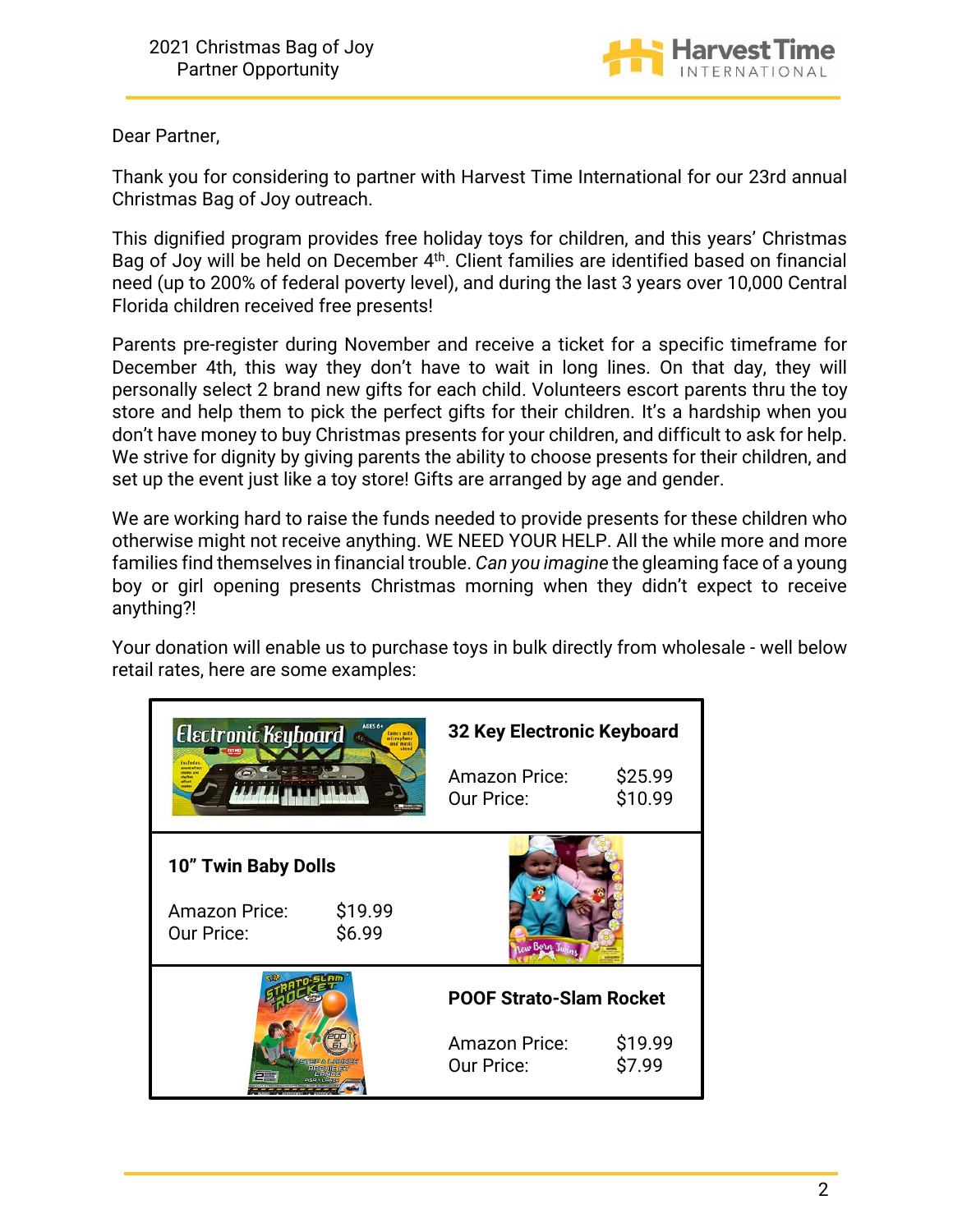

## **Please consider sponsoring Christmas Bag of Joy. Here is a list of our 2020 sponsors:**



# **Christmas Bag of Joy photos:**

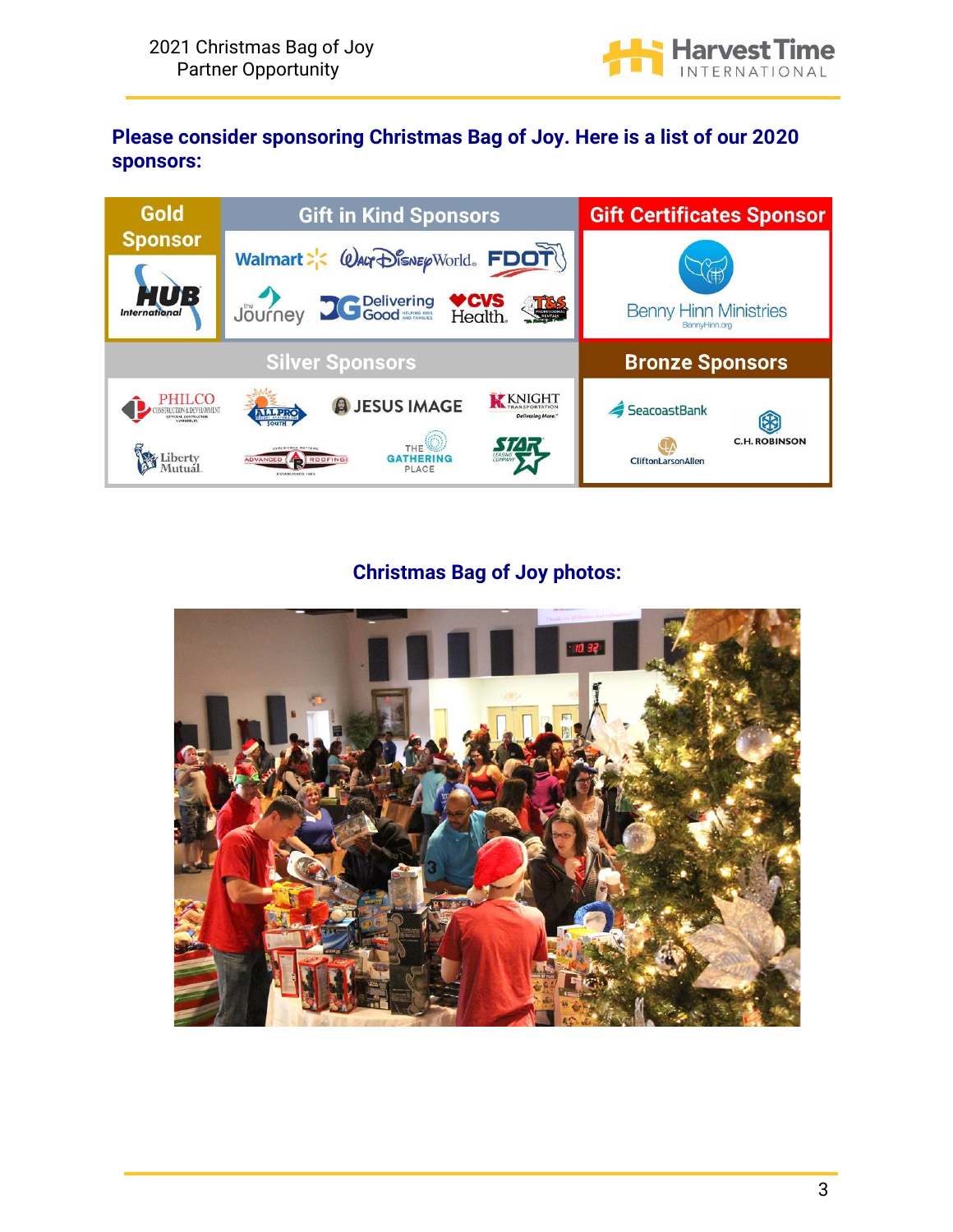### 2021 Christmas Bag of Joy Partner Opportunity